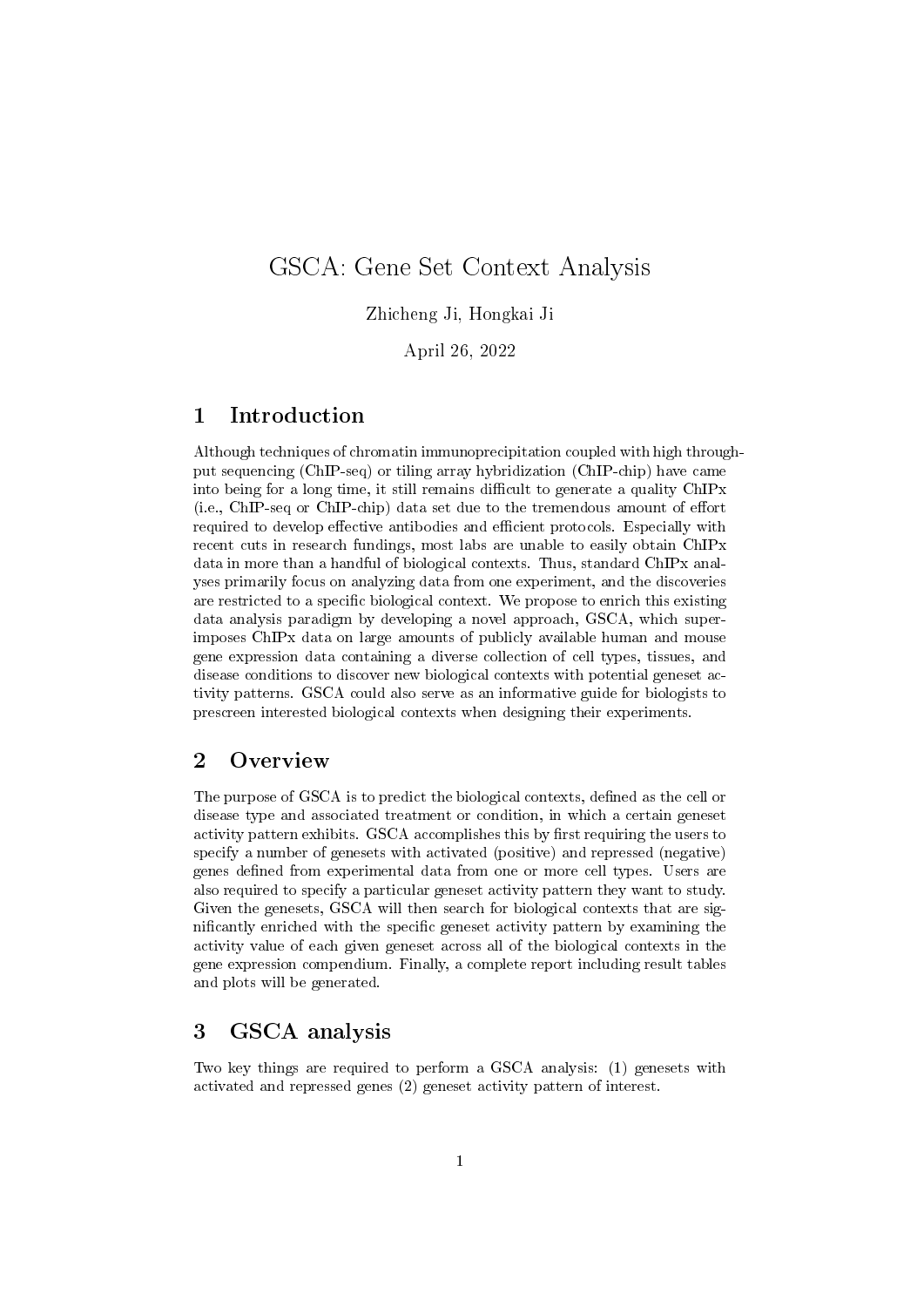(1) Genesets with activated and repressed genes - users can give any genesets they wish to study, but normally these genesets come from experimental data. Activated gene means that increases in expression of the gene also increases the overall activity of the whole geneset, while increases in expression of the repressed genes will decrease the overall activity of the whole geneset.

(2) Geneset activity pattern of interest - users need to specify the geneset activity pattern of interest. For each geneset, users should define either high or low activity to be searched by GSCA, a cutoff type and a cutoff value. For example, if the pattern is set to be high in all given genesets, then GSCA will search for samples whose geneset activity values are all above the respective cutoffs calculated in each geneset.

After providing the required input, GSCA identifies biological contexts enriched with the geneset activity pattern of interest by counting the number of samples that fall within and outside of the dened geneset activity region for each biological context in the gene expression compendium. Fisher's exact test is then used to calculate the probability of association between the geneset activity pattern with each biological context to determine which contexts are signicantly enriched with given geneset activity pattern. See the reference below for more details on the GSCA algorithm.

Besides the standard R functions provided in GSCA package, users are recommended to use the interactive GSCA user interface built using R shiny. The GSCA UI includes nearly all GSCA standard R functions while providing a easier way and more powerful options to do the analyses and generate outputs. Please check the help page of GSCAui() for more details.

## 4 GSCA function

GSCA analysis is performed using the GSCA function, which requires the following input arguments:

(1) genedata, A data.frame with three columns specifying the input genesets. Each row specifies an activated or repressed gene in a geneset. First column: character value of geneset name specified by the user, could be any name easy to remember e.g. GS1,GS2,...; Second column: numeric value of Entrez GeneID of the gene; Third column: numeric value of 1,-1 indicating whether gene is activated or repressed. 1 for activated gene and -1 for repressed gene. Here, activated gene means that increases in expression of the gene also increases the overall activity of the whole geneset, while increases in expression of the repressed genes will decrease the overall activity of the whole geneset.

(2) pattern, A data.frame with four columns indicating the activity patterns corresponding to the given genedata. Each row specifies activity pattern for one geneset. First column: character value of the same geneset name used in genedata, each geneset name in genedata should appear exactly once in this column. Second column: character value of whether high or low activity of the whole geneset is interested. "High" stands for high activity and "Low" stands for low activity. Third column: character value of which cutoff type is going to be used. 3 cutoff types can be specified: "Norm", "Quantile", or "Exprs". If cutoff type is "Norm", then the fourth column should be specified as p-value between 0 and 1, where the geneset expression cutoff will correspond to the specified p-value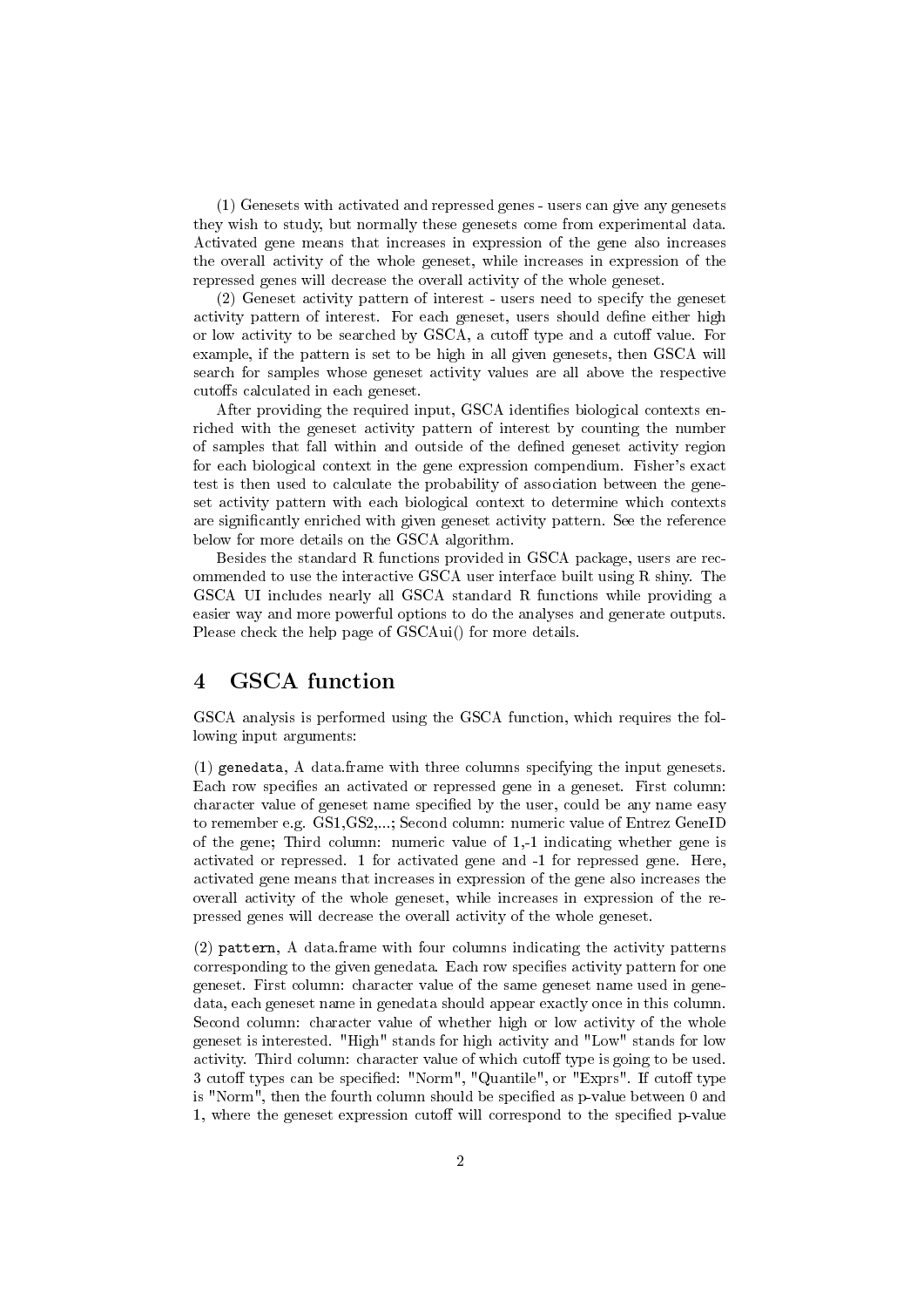(one-sided) based on a fitted normal distribution; If cutoff type is "Quantile". then the fourth column should be specified as a desired quantile between 0 and 1, where the geneset expression cutoff will correspond to the specified quantile. Finally, if cutoff type is "Exprs", the geneset expression cutoff will be equal to the value given in the fourth column. Fourth column: numeric value of cuto value based on different cutoff types specified in the third column.

(3) chipdata, Compendium data in which the analysis is performed. Two data sets are possible: 'moe4302' or 'hgu133a'. Based on the input, one of two currently available compendiums of publicly available gene expression profiles, from GPL96 for human or from GPL1261 for mouse, will be loaded. The gene expression compendium data is downloaded from NCBI GEO (Barret et al. 2007).

 $(4)$  Pval.co, Significance cutoff for reported active biological contexts.

(5) directory, Either null or a character value giving a directory path. If directory is not null, then additional follow-up GSCA analyses will be performed and stored in the folder specified by directory. If directory is null then no additional follow-up GSCA analyses will be performed.

## 5 GSCA Example

Here, we illustrate an example of how to use the GSCA function to produce GSCA active biological context predictions. Suppose we are interested in studying Oct4 regulation in mouse embryonic stem cells (ESCs) and already have ChIP-seq data for Oct4 in ESCs and gene expression data before and after RNAi knockdown of Oct4 in ESCs. First, we process ChIP-seq data using CisGenome (or other viable methods) to obtain a list of predicted Oct4-bound target genes in ESCs. Then, we analyze the gene expression data using RMA and limma (or other viable preprocessing and analysis methods) to obtain a list of differentially expressed genes after RNAi knockdown. Next, we combine the TF-bound genes and differentially expressed genes to obtain a set of Oct4 target genes in ESCs. To be specific, positive target genes are genes that are TF-bound and increases in expression when the TF expression increases, and negative target genes are genes that are TF-bound and decrease in expression when the TF expression decreases. This has already been done previously and has been stored as a list in the GSCA package. The ChIP-seq data is obtained from GSE11431 and the Oct4-knockdown data is obtained from GSE4189.

We are now ready to load the input data.

```
> library(GSCA)
> data(Oct4ESC_TG)
> head(Oct4ESC_TG[[1]]) ##Show some positive target genes of Oct4
[1] "100678" "106298" "14609" "12468" "16765" "21849"
> head(Oct4ESC_TG[[2]]) ##Show some negative target genes of Oct4
[1] "246703" "15441" "70579" "20333" "83669" "245688"
```
Before running the GSCA function, we should first construct the genedata and specify the geneset acitivty pattern which are both required. First we build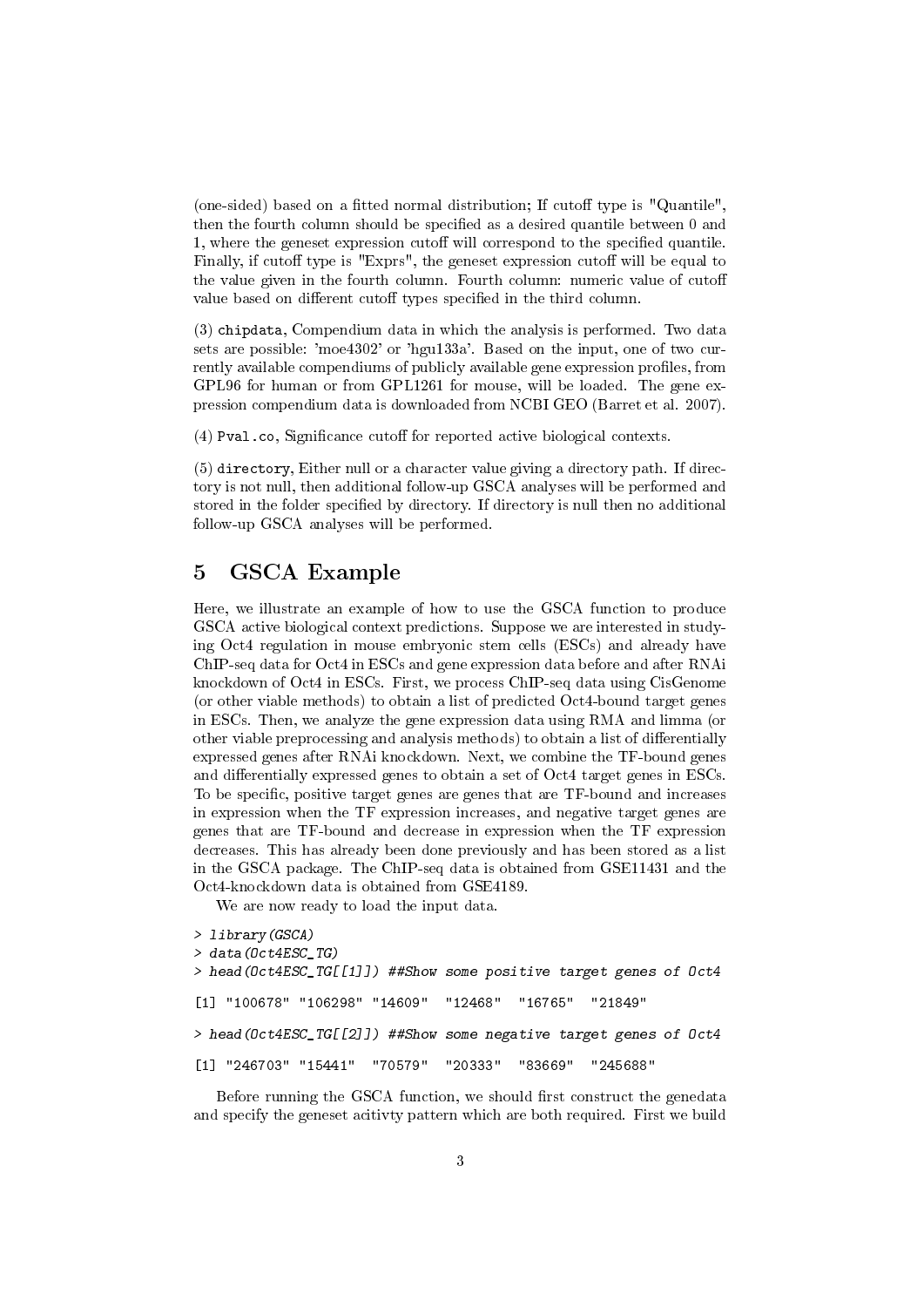the genedata. We specify the Entrez GeneID of the TF-of-interest (Entrez GeneID of Oct4: 18999) and the vector of EntrezIDs for the positive (activated) and negative (repressed) Oct4 target genes:

```
> activenum <- length(Oct4ESC_TG[[1]])
> repressnum <- length(Oct4ESC_TG[[2]])
> Octgenedata <- data.frame(
       + gsname=c("TF",rep("TG",activenum+repressnum)),
+ gene=c(18999,Oct4ESC_TG[[1]],Oct4ESC_TG[[2]]),
+ weight=c(rep(1,1+activenum),rep(-1,repressnum)),
+ stringsAsFactors=FALSE)
```
Second we build the geneset activity pattern. In this analysis, we are interested in biological contexts in which the expression of the TF and the activity of its target genes are both high, and define the high activity region as the TF and TG cutoff correspond to a one-sided palue based on fitted normal distributions.

```
> Octpattern <- data.frame(
+ gsname=c("TF","TG"),
+ acttype="High",
+ cotype="Norm",
+ cutoff=0.1,
+ stringsAsFactors=FALSE)
```
We are now ready to run the GSCA function. We specify chipdata as "moe $4302$ " and Pvalue cutoff as default: 0.05.

```
> displayoct <- Octoutput <- GSCA(Octgenedata, Octpattern, "moe4302", Pval.co=0.05, directory=
> displayoct[[1]]$SampleType <- substr(displayoct[[1]]$SampleType,1,25)
> head(displayoct[[1]]) ## Partial results of the ranking table
 Rank Active Total FoldChange Adj.Pvalue SampleType
```

```
1 1 20 20 19.904 2.89e-24 inner_cell_mass_cell:gene
2 2 18 20 17.919 2.46e-19 single_cell_from_blimpko_
3 3 16 17 18.589 1.11e-17 single_cell_from_lineager
4 4 13 13 19.432 7.09e-15 embryonic_stem_cells:norm
5 5 12 12 19.323 1.54e-13 embryoid_bodies:r1,_diffe
6 6 12 12 19.323 1.54e-13 embryonic_stem_cells:r1,_
                            ExperimentID
1 GSE4307;GSE4309
2 GSE11128
3 GSE11128
4 GSE9954;GSE10476;GSE10573;GSE10553;GSE10610;GSE10776;GSE10806
5 GSE9563
6
```
The first item in the output contains the ranking table of biological contexts signicantly enriched with the regulatory pattern that both TF and its target genes have high activities. Since the Pval.co is set to 0.05, only biological contexts with adjusted p-values less than 0.05 are reported. It is important to note that the TF expression and TG activity cutoffs as set by the third and fourth columns of pattern are completely flexible; users are free to determine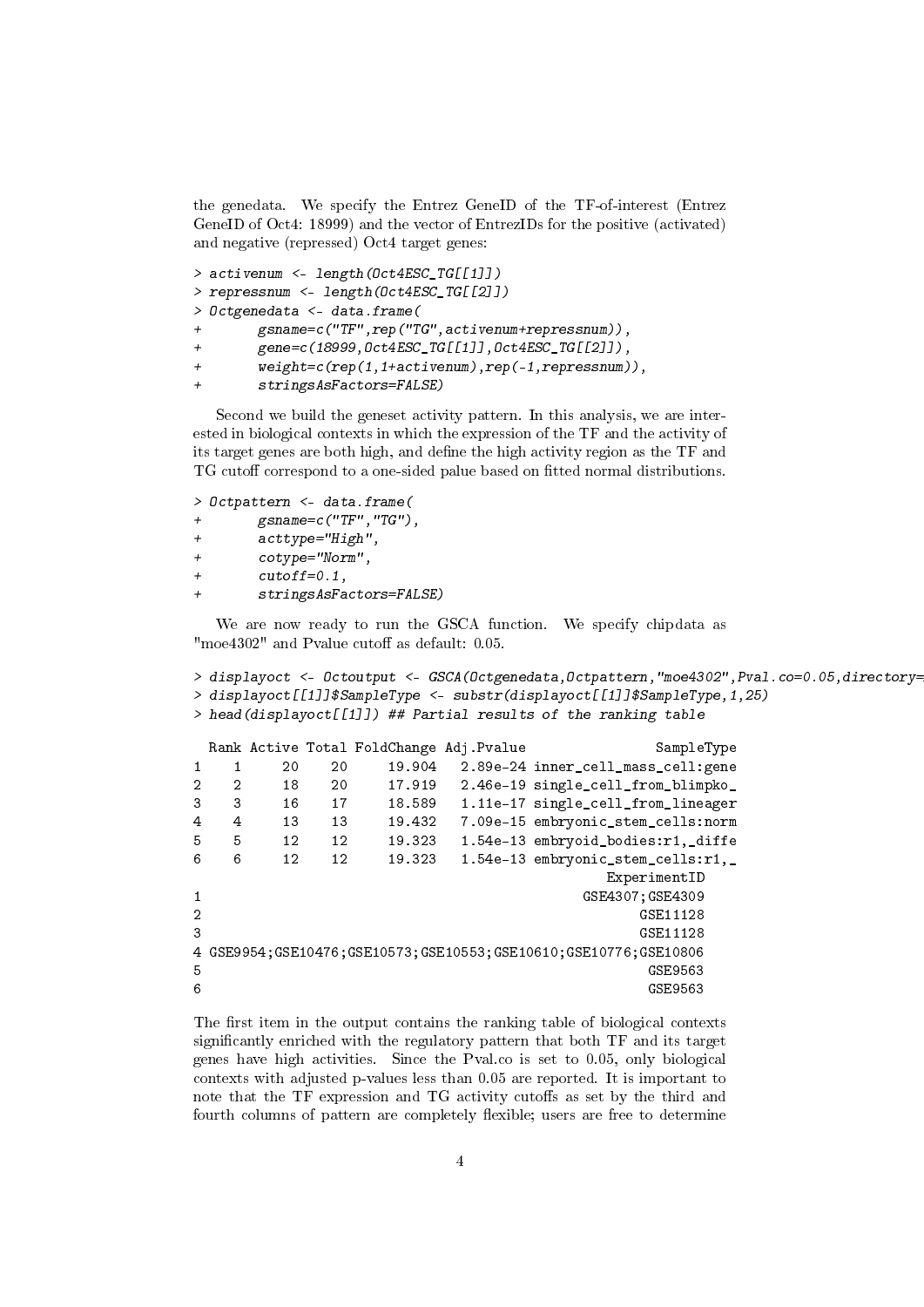how 'high' expression of activity needs to be based on how stringent they would like to be with the resulting predictions (e.g. higher  $TF$  and  $TG$  cutoff will result in more stringent predictions). Real data tests show that different TFs can behave very differently so there is no clear optimal cutoff for all TFs.

The output also contains the TF expression and TG activity scores for each sample in the compendium, the number of total target genes and target genes that did not have expression measurements on the compendium, and the value of the TF expression and TG activity cuto.

If the user would like to visualize the GSCA results, we also provide a function to quickly plot the output.

### > GSCAplot(Octoutput,N=5,plotfile=NULL,Title="GSCA plot of Oct4 in ESC")

The plot depicts the TF expression and TG activity scores for each sample in the compendium and highlights in color the samples from the top-ranked enriched biological contexts. The dashed lines indicate the TF expression and TG activity cutoffs to visualize the defined regulatory region of interest. Since most names for the biological contexts are rather long, only the first portion (maximum of 25 characters) of the name is shown in the legend. Simply refer to the output table for the full sample type name.

The first argument to GSCAplot is the direct output from the GSCA function. The second argument, N, specifies the number of top-ranked enriched biological contexts to highlight (with a maximum of 5). The third argument, plotfile, specifies where the plot is saved. If plotfile is left as NULL, then the plot will not be saved but directly shown in R. The fourth argument is Title, which is the title of the plot. GSCAplot function is provided solely for convenience. It is designed to quickly plot the output of GSCA, and leaves no options to customize the resulting plot. If users would like to change the way the plot looks, users can simply launch GSCA UI using the function GSCAui.

## 6 GSCA further exploration

After the initial GSCA analysis, users may want to explore the predicted contexts in more detail. GSCA package contains two functions tabSearch and GSCAeda which are designed for this purpose. tabSearch is used to search in the human or mouse compendium for samples related to a set of keywords of interest. Then the contexts recovered by tabSearch are inputted into GSCAeda along with the initial GSCA inputs: genedata, pattern, etc. to analyze the set of inputted contexts for differences in geneset activities. Specifically, GSCAeda will calcualte the mean and standard deviation of the geneset activity values. To better visualize the data, a boxplot showing activities of each geneset will also be generated . Next, GSCAeda will perform t-tests comparing the mean geneset activity values in each geneset for all pair-wise combinations among the inputted contexts, report the results in a table and plot them in two heatmaps showing the t-statistics and p-values. In addition, the usual GSCA tests of enrichment of the geneset activity pattern of interest will be reported. If outputdir argument is not null, all plots will be outputted to the file path specified by the user in pdf format and all data used to construct the plots will be outputted to the same file path in csv format. The raw geneset activity values of each sample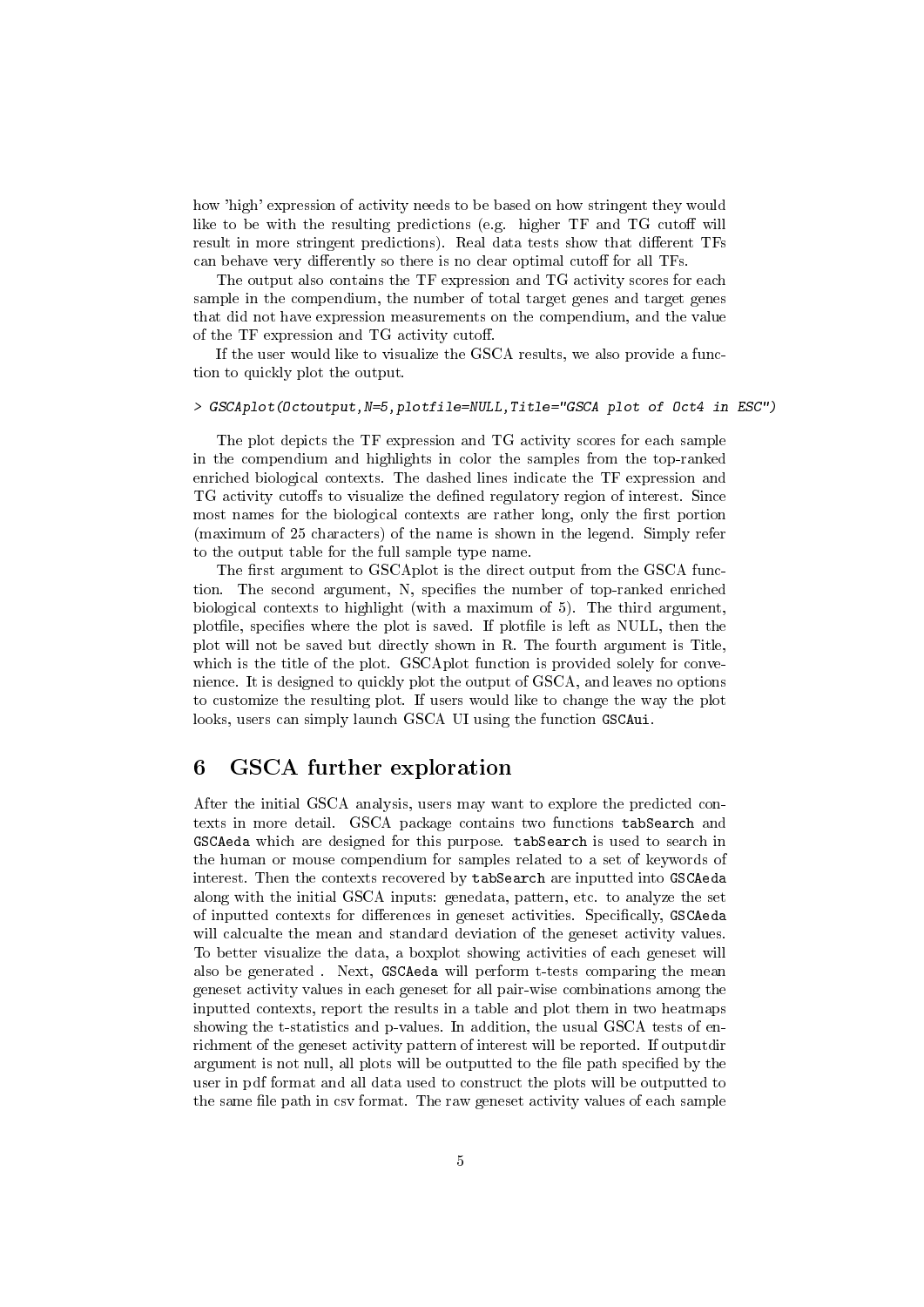for each inputted context will also be reported in a separate csv file, so users can perform additional statistical analyses.

For example, we can load in STAT1 target genes defined from ChIP-seq and literature.

> data(STAT1\_TG) ### Note, only activated (+) STAT1 target genes were found

Then we construct genedata and pattern required by GSCA.

```
> Statgenenum <- length(STAT1_TG)
```

```
> Statgenedata <- data.frame(gsname=c("TF",rep("TG",Statgenenum)),gene=c(6772,STAT1_TG),we
```

```
> Statpattern <- data.frame(gsname=c("TF","TG"),acttype="High",cotype="Norm",cutoff=0.1,st
```
Now we can perform an initial GSCA analysis.

```
> Statoutput <- GSCA(Statgenedata,Statpattern,"hgu133a",Pval.co=0.05,directory=NULL)
> head(Statoutput[[1]])
```

|                |                                |         |     | Rank Active Total FoldChange Adj. Pvalue |            | SampleType                        |  |
|----------------|--------------------------------|---------|-----|------------------------------------------|------------|-----------------------------------|--|
| 1              | 1                              | 25      | 60  | 11,009                                   | $9.06e-18$ | pbmc:hepatitis_c,_day_1           |  |
| 2              | 2                              | 24      | 59  | 10.746                                   | $1.08e-16$ | pbmc:hepatitis_c,_day_2           |  |
| 3              | 3                              | 26      | 101 | 6.847                                    | 1.47e-12   | blood:sle                         |  |
| 4              | 4                              | 18      | 52  | 9.128                                    |            | 1.15e-10 pbmc:hepatitis_c,_day_28 |  |
| 5              | 5                              | 17      | 60  | 7.492                                    | $2.17e-08$ | pbmc:hepatitis_c,_day_7           |  |
| 6              | 6                              | 10      | 18  | 14.170                                   | $1.05e-07$ | pbmc:influenzaa                   |  |
|                | ExperimentID                   |         |     |                                          |            |                                   |  |
| 1              | GSE7123                        |         |     |                                          |            |                                   |  |
| $\overline{2}$ | GSE7123                        |         |     |                                          |            |                                   |  |
|                | 3 GSE11907: GSE11908: GSE11909 |         |     |                                          |            |                                   |  |
| 4              | GSE7123                        |         |     |                                          |            |                                   |  |
| 5              |                                | GSE7123 |     |                                          |            |                                   |  |
| 6              |                                | GSE6269 |     |                                          |            |                                   |  |

As we can see, many of the significant predictions come from hepatitis-C infected PBMCs in experiment GSE7123. To further see if there are additional biological insights we can make specific to STAT1 functional activity in hepatitis-C infected PBMCs, we can compare the TF expression and TG activity values for all contexts in GSE7123 using GSCAeda. We use the experiment ID to search in this case because it is likely that the experiment will contain more relavent contexts (possibly not signicant ones) to the hepatitis-C infected PBMCs (e.g. PBMCs:healthy).

We first search for all contexts in GSE7123.

```
> GSE7123out <- tabSearch("GSE7123","hgu133a")
> GSE7123out
```

|                | ExperimentID |                                  | SampleType SampleCount |
|----------------|--------------|----------------------------------|------------------------|
|                | GSE7123      | pbmc:hepatitis_c,_day_0          | 59                     |
| 2              | GSE7123      | pbmc:hepatitis_c,_day_1          | 60                     |
| 3              | GSE7123      | pbmc:hepatitis_c,_day_2          | 59                     |
| $\overline{4}$ | GSE7123      | pbmc:hepatitis_c,_day_7          | 60                     |
| -5             |              | GSE7123 pbmc:hepatitis_c,_day_14 | 54                     |
| 6              |              | GSE7123 pbmc:hepatitis_c,_day_28 | 52                     |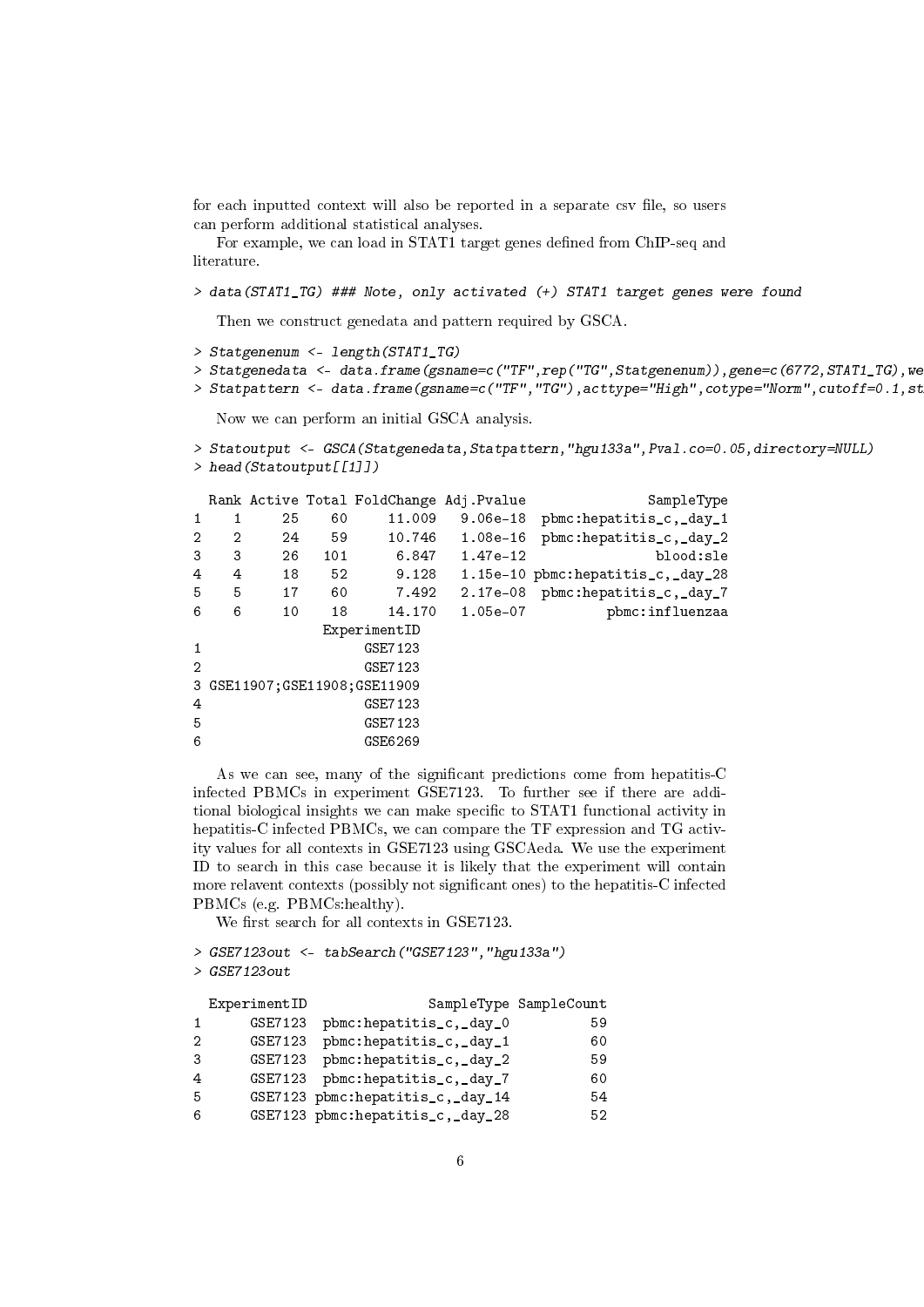As we can see, PBMCs:healthy context is also included in this experiment, which was not reported as significant in the initial GSCA analysis results.

Then we run GSCAeda to perform follow-up analysis on the contexts in GSE7123.

> GSE7123followup <- GSCAeda(Statgenedata,Statpattern,"hgu133a",GSE7123out,Pval.co=0.05,0r

```
'data.frame': 344 obs. of 5 variables:
$ SampleID : chr "GSM171172" "GSM171173" "GSM171174" "GSM171175" ...
 $ ExperimentID: chr "GSE7123" "GSE7123" "GSE7123" "GSE7123" ...
 $ SampleType : chr "pbmc:hepatitis_c,_day_0" "pbmc:hepatitis_c,_day_1" "pbmc:hepatitis_
\text{\$ TF} : num 1.05 2.642 5.366 -0.629 -1.304 ...
$ TG : num    4.65    4.28    7.06    6.01    4.49 ...
NULL
```
> GSE7123followup\$Tstats

#### \$TF

|                          | pbmc:hepatitis_c,_day_1 pbmc:hepatitis_c,_day_2  |               |
|--------------------------|--------------------------------------------------|---------------|
| pbmc:hepatitis_c,_day_1  | 0.00000000                                       | $-0.02985787$ |
| pbmc:hepatitis_c,_day_2  | 0.02985787                                       | 0.00000000    |
| pbmc:hepatitis_c,_day_28 | $-1.35220977$                                    | $-1.39911043$ |
| pbmc:hepatitis_c,_day_7  | $-2.00947632$                                    | $-2.06836215$ |
| pbmc:hepatitis_c,_day_14 | $-2.18712604$                                    | $-2.24533411$ |
| pbmc:hepatitis_c,_day_0  | $-4.59227347$                                    | $-4.70579193$ |
|                          | pbmc:hepatitis_c,_day_28 pbmc:hepatitis_c,_day_7 |               |
| pbmc:hepatitis_c,_day_1  | 1.3522098                                        | 2.0094763     |
| pbmc:hepatitis_c,_day_2  | 1.3991104                                        | 2.0683622     |
| pbmc:hepatitis_c,_day_28 | 0.0000000                                        | 0.6200464     |
| pbmc:hepatitis_c,_day_7  | $-0.6200464$                                     | 0.0000000     |
| pbmc:hepatitis_c,_day_14 | $-0.8553939$                                     | $-0.2753609$  |
| pbmc:hepatitis_c,_day_0  | $-3.2315680$                                     | $-2.7663650$  |
|                          | pbmc:hepatitis_c,_day_14 pbmc:hepatitis_c,_day_0 |               |
| pbmc:hepatitis_c,_day_1  | 2.1871260                                        | 4.592273      |
| pbmc:hepatitis_c,_day_2  | 2.2453341                                        | 4.705792      |
| pbmc:hepatitis_c,_day_28 | 0.8553939                                        | 3.231568      |
| pbmc:hepatitis_c,_day_7  | 0.2753609                                        | 2.766365      |
| pbmc:hepatitis_c,_day_14 | 0.0000000                                        | 2.285384      |
| pbmc:hepatitis_c,_day_0  | $-2.2853835$                                     | 0.000000      |
| \$TG                     |                                                  |               |
|                          | pbmc:hepatitis_c,_day_1 pbmc:hepatitis_c,_day_2  |               |
| pbmc:hepatitis_c,_day_1  | 0.000000                                         | 2.410017      |
| pbmc:hepatitis_c,_day_2  | $-2.410017$                                      | 0.000000      |
| pbmc:hepatitis_c,_day_28 | $-10.038888$                                     | $-7.846065$   |
| pbmc:hepatitis_c,_day_7  | $-8.860577$                                      | $-6.783606$   |
| pbmc:hepatitis_c,_day_14 | $-9.217474$                                      | $-6.953762$   |
| pbmc:hepatitis_c,_day_0  | $-22.187324$                                     | $-19.924067$  |
|                          | pbmc:hepatitis_c,_day_28 pbmc:hepatitis_c,_day_7 |               |
| pbmc:hepatitis_c,_day_1  | 10.0388884                                       | 8.8605770     |
| pbmc:hepatitis_c,_day_2  | 7.8460649                                        | 6.7836059     |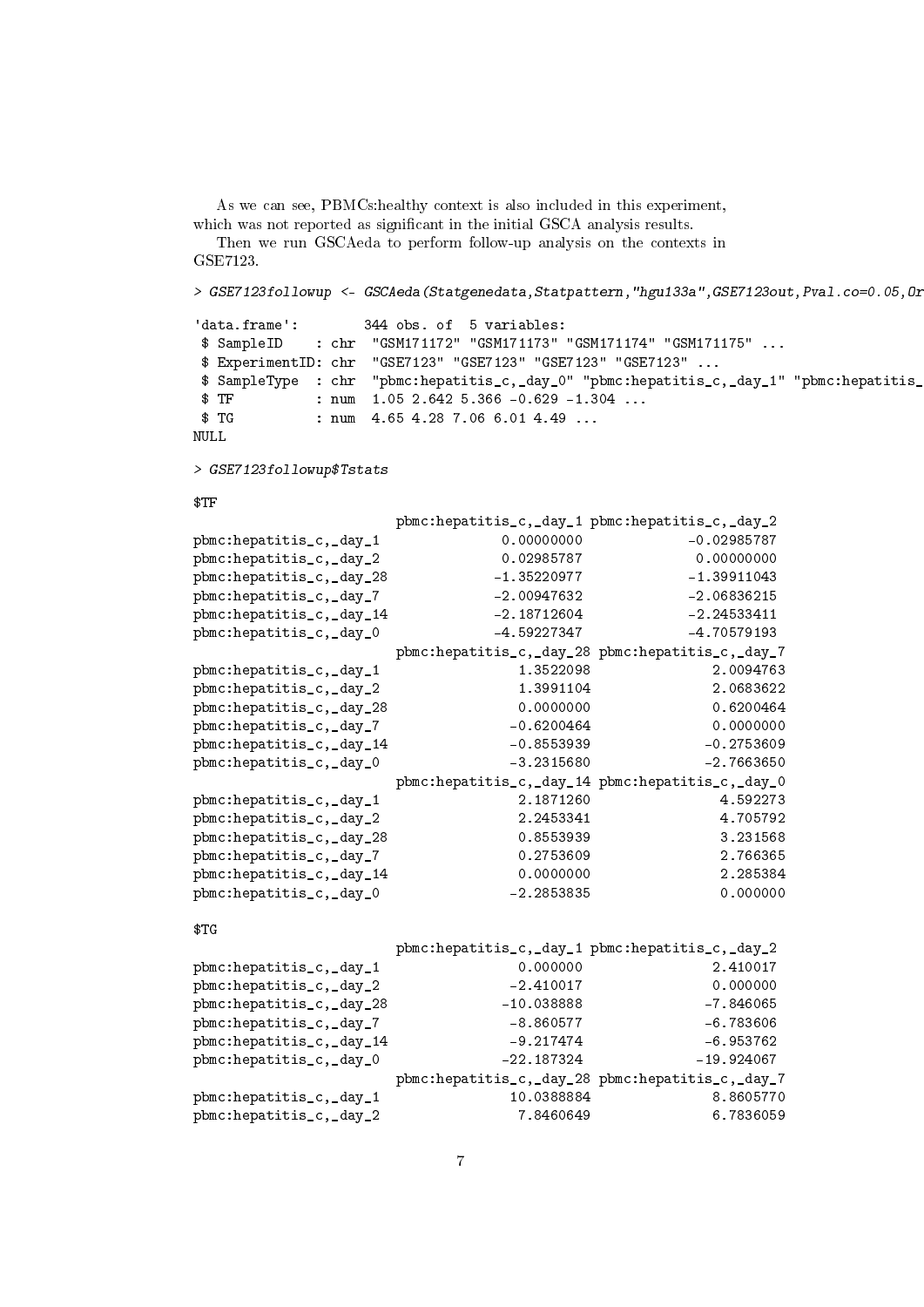```
pbmc:hepatitis_c,_day_28 0.0000000 -0.5268211
pbmc:hepatitis_c,_day_7 0.5268211 0.0000000
pbmc:hepatitis_c,_day_14 1.0712620 0.4623230
pbmc:hepatitis_c,_day_0 -10.1024385 -9.8610977
                 pbmc:hepatitis_c,_day_14 pbmc:hepatitis_c,_day_0
pbmc:hepatitis_c,_day_1 9.217474 22.187324
pbmc:hepatitis_c,_day_2 6.953762 19.924067
pbmc:hepatitis_c,_day_28 -1.071262 10.102438
pbmc:hepatitis_c,_day_7 -0.462323 9.861098
pbmc:hepatitis_c,_day_14 0.000000 11.742543
pbmc:hepatitis_c,_day_0 -11.742543 0.000000
> GSE7123followup$Pval
$TF
                 pbmc:hepatitis_c,_day_1 pbmc:hepatitis_c,_day_2
pbmc:hepatitis_c,_day_1 1.000000e+00 9.762313e-01
pbmc:hepatitis_c,_day_2 9.762313e-01 1.000000e+00
pbmc:hepatitis_c,_day_28 1.790850e-01 1.646205e-01
pbmc:hepatitis_c,_day_7 4.689329e-02 4.091923e-02
pbmc:hepatitis_c,_day_14 3.083342e-02 2.674354e-02
pbmc:hepatitis_c,_day_0 1.454548e-05 9.398318e-06
                 pbmc:hepatitis_c,_day_28 pbmc:hepatitis_c,_day_7
pbmc:hepatitis_c,_day_1 0.179084967 0.046893287
pbmc:hepatitis_c,_day_2 0.164620470 0.040919226
pbmc:hepatitis_c,_day_28 1.000000000 0.536562431
pbmc:hepatitis_c,_day_7 0.536562431 1.000000000
pbmc:hepatitis_c,_day_14 0.394308363 0.783555770
pbmc:hepatitis_c,_day_0 0.001773984 0.006741822
                 pbmc:hepatitis_c,_day_14 pbmc:hepatitis_c,_day_0
pbmc:hepatitis_c,_day_1 0.03083342 1.454548e-05
pbmc:hepatitis_c,_day_2 0.02674354 9.398318e-06
pbmc:hepatitis_c,_day_28 0.39430836 1.773984e-03
pbmc:hepatitis_c,_day_7 0.78355577 6.741822e-03
pbmc:hepatitis_c,_day_14 1.00000000 2.470850e-02
pbmc:hepatitis_c,_day_0 0.02470850 1.000000e+00
$TG
                 pbmc:hepatitis_c,_day_1 pbmc:hepatitis_c,_day_2
pbmc:hepatitis_c,_day_1 1.000000e+00 1.751115e-02
pbmc:hepatitis_c,_day_2 1.751115e-02 1.000000e+00
pbmc:hepatitis_c,_day_28 3.511239e-17 3.429334e-12
pbmc:hepatitis_c,_day_7 1.134613e-14 5.584289e-10
pbmc:hepatitis_c,_day_14 2.127205e-15 2.618657e-10<br>pbmc:hepatitis_c,_day_0 3.169190e-41 2.123144e-37
pbmc:hepatitis_c,_day_0 3.169190e-41 2.123144e-37
                 pbmc:hepatitis_c,_day_28 pbmc:hepatitis_c,_day_7
pbmc:hepatitis_c,_day_1 3.511239e-17 1.134613e-14
pbmc:hepatitis_c,_day_2 3.429334e-12 5.584289e-10
pbmc:hepatitis_c,_day_28 1.000000e+00 5.993812e-01
pbmc:hepatitis_c,_day_7 5.993812e-01 1.000000e+00
```

```
8
```